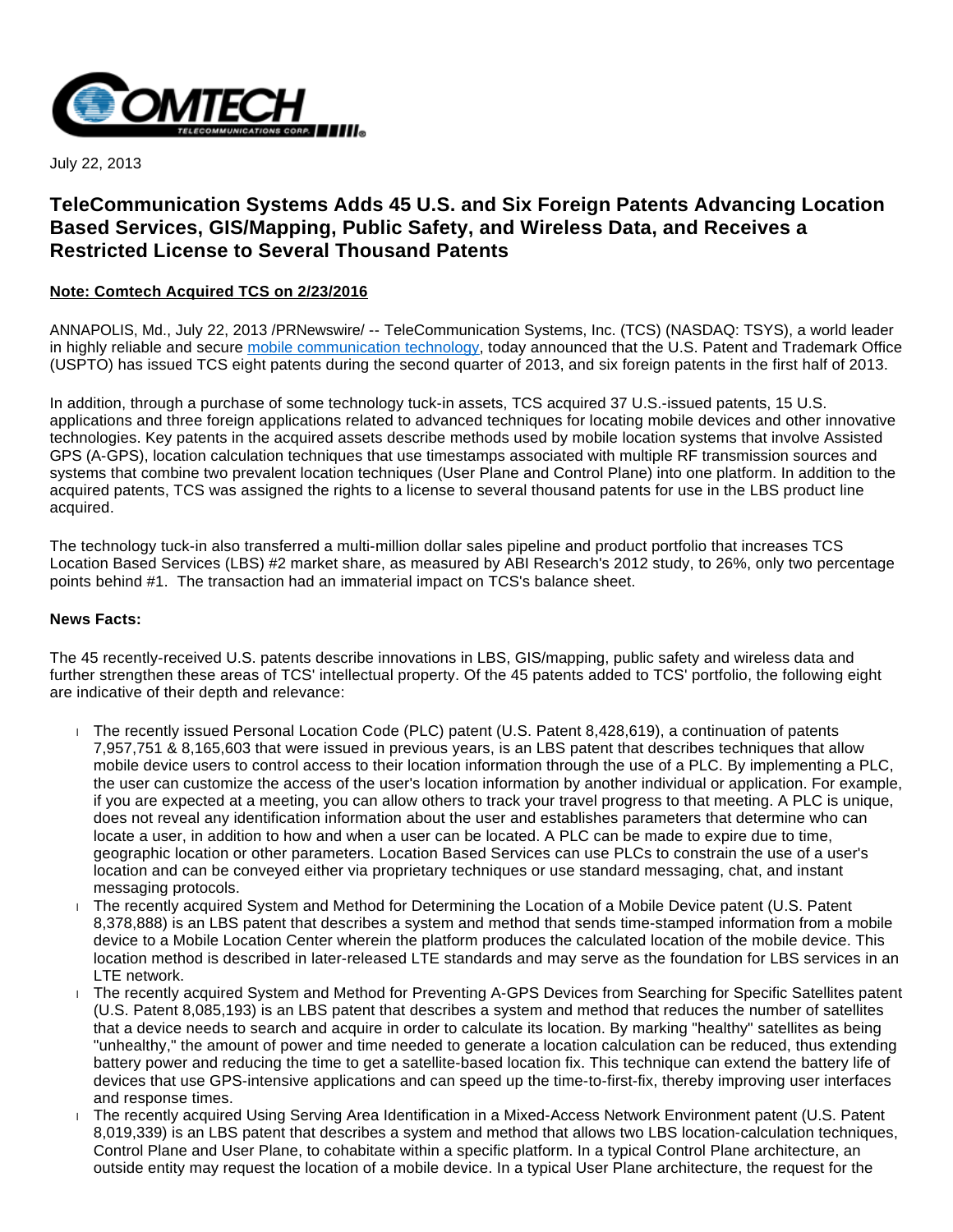location of a mobile device starts with the mobile device. As LBS applications continue to proliferate, a wireless carrier is more and more likely to need platforms that support both Control Plane and User Plane technologies. Being able to support both technologies within a single platform provides economies of scale and a competitive advantage to the vendor providing such a combined system.

- The recently issued Context Enabled Address Selection patent (U.S. Patent 8,428,869) is a GIS/Mapping patent that describes methods that improve the user interface when attempting to search for a specific address or point of interest. Mapping and navigation devices and/or software have become a mainstay for travelers around the world. They can be seen in formats such as in-dash vehicle telematics systems, add-on devices hanging from windshields or smartphone applications. Key to the usability of these systems is their ability to quickly and easily find a sought-after place of interest, even with just a partial address or keyword search. Many of today's systems will return a list of potential addresses when the user does not input an exact address, but they give the user no context with which he/she can make an accurate choice. This patent describes techniques to supplement the search results with contextual information, such as map data, images, landmarks, pictures and other graphics that will allow the user to make a more informed and accurate choice.
- The recently issued First Responder Wireless Emergency Alerting with Automatic Callback and Location Triggering patent (U.S. Patent 8,436,728) is a Public Safety patent that describes a system and method that enables a first responder to reply to an Emergency Alert System (EAS) broadcast. Emergency alert systems, designed to inform the general public, have been around since 1963, when the original Emergency Broadcast System was put in place. What was lacking at the time this patent was filed was a fully integrated EAS that enabled a first responder to reply to the emergency alert. This patent describes a system that supports the ability to receive a callback from the first responder, trigger the identification of the location of the engaged first responder and contextually reply to the first responder. Using this approach, a first responder could call back into the system and receive instructions that would allow the responder to coordinate with other resources responding to the emergency.
- The recently issued Run-Time Engine Implemented on a Computing Device Allowing Synchronization of Records During Application Execution patent (U.S. Patent 8,429,303) is a Wireless Data patent that describes a system and method for synchronizing data between a wireless mobile device and a remote database. Wireless mobile devices have become ubiquitous for business users and consumers. Keeping the databases on these devices synchronized with the users' business or home PC/system is a fundamental feature. A continuation of a patent with a priority date of 2000, the Run-Time Engine patent describes techniques for the efficient wireless synchronization of databases, such as contacts and calendars, from a host system to a hand-held device.
- The recently issued System for Efficiently Handling Cryptographic Messages Containing Nonce Values in a Wireless Connectionless Environment Without Comprising Security patent (U.S. Patent 8,453,240) is a Wireless Data patent that describes an apparatus and methods for improved wireless security. Security is a key factor for mobile devices, as spam and replay attacks—when a message is rebroadcast multiple times to disrupt communications systems—are having an increased impact on wireless networks. The Efficient Handling of Cryptographic Messages patent describes techniques to deal with replay attacks by using nonce values to detect and rapidly reject the rebroadcasted messages, thus allowing the mobile device to ignore the replay messages.

# **Supporting Quotes:**

**TCS Chairman, CEO and President Maurice B. Tose** said: "TCS remains committed to creating and monetizing leading technologies. The addition of the these patents and assets will significantly enhance our Location-Based Services business unit while adding marketable strength to our mobile location patent portfolio. We remain committed to expanding our efforts to maximize the value of our intellectual property."

**TCS Vice President of Intellectual Asset Management Bob Held** said: "Through both licensing and partnership arrangements in core and non-core business areas, there is an abundance of opportunities to leverage our 320+ patents and other intellectual property worldwide."

With clear strengths in mobile location, public safety, messaging, and the [wireless communication](http://www.telecomsys.com/) fields, TCS has created an impressive intellectual property portfolio. Meaningful partnerships with other industry-leading companies can be developed through direct licensing, cross licensing and joint venture agreements. For the year to date, TCS has filed 32 U.S. patents, the total number of patents issued worldwide in the portfolio is 328, and more than 385 patent applications are pending worldwide.

### **About TeleCommunication Systems, Inc.**

TeleCommunication Systems, Inc. (TCS) (NASDAQ: TSYS) is a world leader in highly reliable and secure mobile communication technology. TCS infrastructure forms the foundation for market leading solutions in E9-1-1, text messaging, commercial location and deployable wireless communications. TCS is at the forefront of new [mobile cloud computing](http://www.telecomsys.com/) services providing wireless applications for navigation, hyper-local search, asset tracking, social applications and telematics. Millions of consumers around the world use TCS wireless apps as a fundamental part of their daily lives. Government agencies utilize TCS' cyber security expertise, professional services, and highly secure deployable satellite solutions for mission-critical communications. Headquartered in Annapolis, MD, TCS maintains technical, service and sales offices